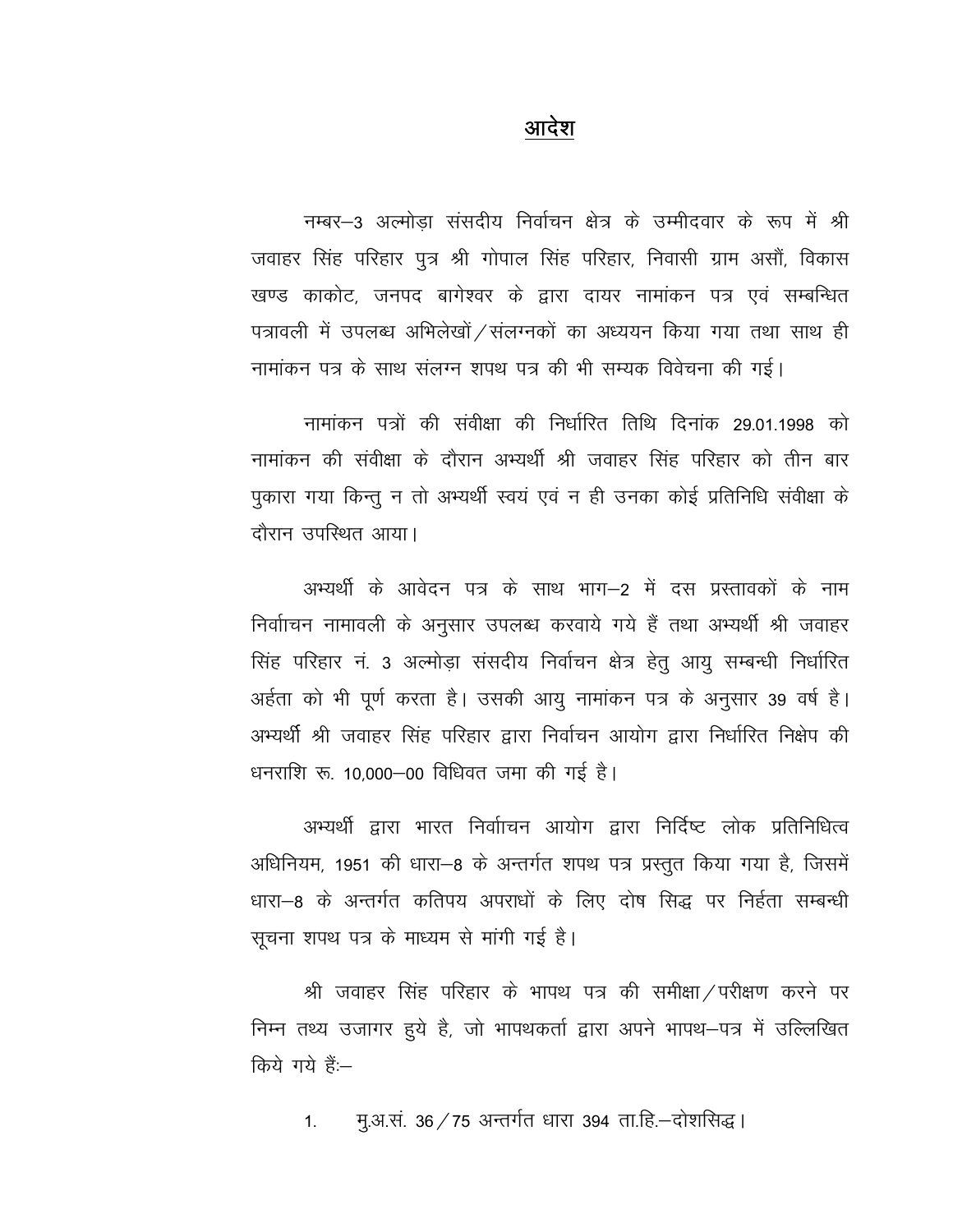- मु.अ.सं. 2/76 अन्तर्गत धारा 452/352 ता.हि. दोश सिद्ध छः माह  $2.$ का कारावास।
- मु.अ.सं. 38 / 75, अन्तर्गत धारा 25 आयुध अधिनियम-दोश सिद्ध। 3.
- मु.अ.सं. 33 / 86 अन्तर्गत धारा 302 / 34,307 / 34, एवं 379 भा.द.वि.  $\overline{4}$ . आजीवन कारावास। इस वाद में श्री परिहार को मा. सत्र न्यायालय द्वारा धारा 302 में आजीवन कारावास, धारा-307 में सात वर्श के कारावास एवं धारा 379 में एक वर्श के कारावास से दण्डित किया गया है।

श्री जवाहर सिंह परिहार को विभिन्न मामलो में विभिन्न प्राविधानों के लिये उनके भापथ पत्र के अनुसार दोशसिद्ध किया जा चुका है। अतः लोक प्रतिनिधित्व अधिनियम, 1951 के प्राविधानों के तहत श्री परिहार का नं. 03 अल्मोडा संसदीय निर्वाचन क्षेत्र से. अभ्यर्थी के रूप में निर्धारित अर्हता का परीक्षण किया जाना आव यक एवं उपयुक्त होगा।

पत्रावली की समीक्षा एवं पाथ पत्र के परीक्षण से यह स्पश्ट है कि श्री जवाहर सिंह परिहार के विरूद्ध मु.अ. संख्याः 36/75 अन्तर्गत धारा 394 ता.हि. में मा. मुख्य न्यायिक मैजिस्ट्रेट, अल्मोडा द्वारा दोशसिद्ध के आदे । पारित किये गये हैं। अपराध संख्याः 38 / 75 अन्तर्गत धारा 25 आयुध अधिनियम में भी उन्हें विद्वान मुख्य न्यायिक मैजिस्ट्रेट अल्मोडा द्वारा दोशसिद्ध किया गया है, अपराध संख्या  $2/76$  अन्तर्गत धारा 452, 352 ता.हि. में भी उन्हें विद्वान मुन्सिफ मैजिस्ट्रेट द्वारा दोशसिद्ध घोशित किया गया है जिसमें भी वह सजा काट चुके है। सत्र परीक्षण संख्या 33/86 अन्तर्गत धारा 302/34, 307/34 एवं धारा 379 ता.हि. में मात्र सत्र न्यायाधी । अल्मोडा द्वारा श्री जवाहर सिंह परिहार को धारा 302 में आजीवन कारावास एवं धारा 307 में 7 वर्श के कारावास तथा धारा 379 में एक वर्श के कारावास से दण्डित किया गया है। इस प्रकरण में श्री परिहार मा. उच्च न्यायालय, इलाहाबाद से जमानत पर रिहा हुये हैं एवं यह मामला मा. उच्च न्यायालय में लम्बित है।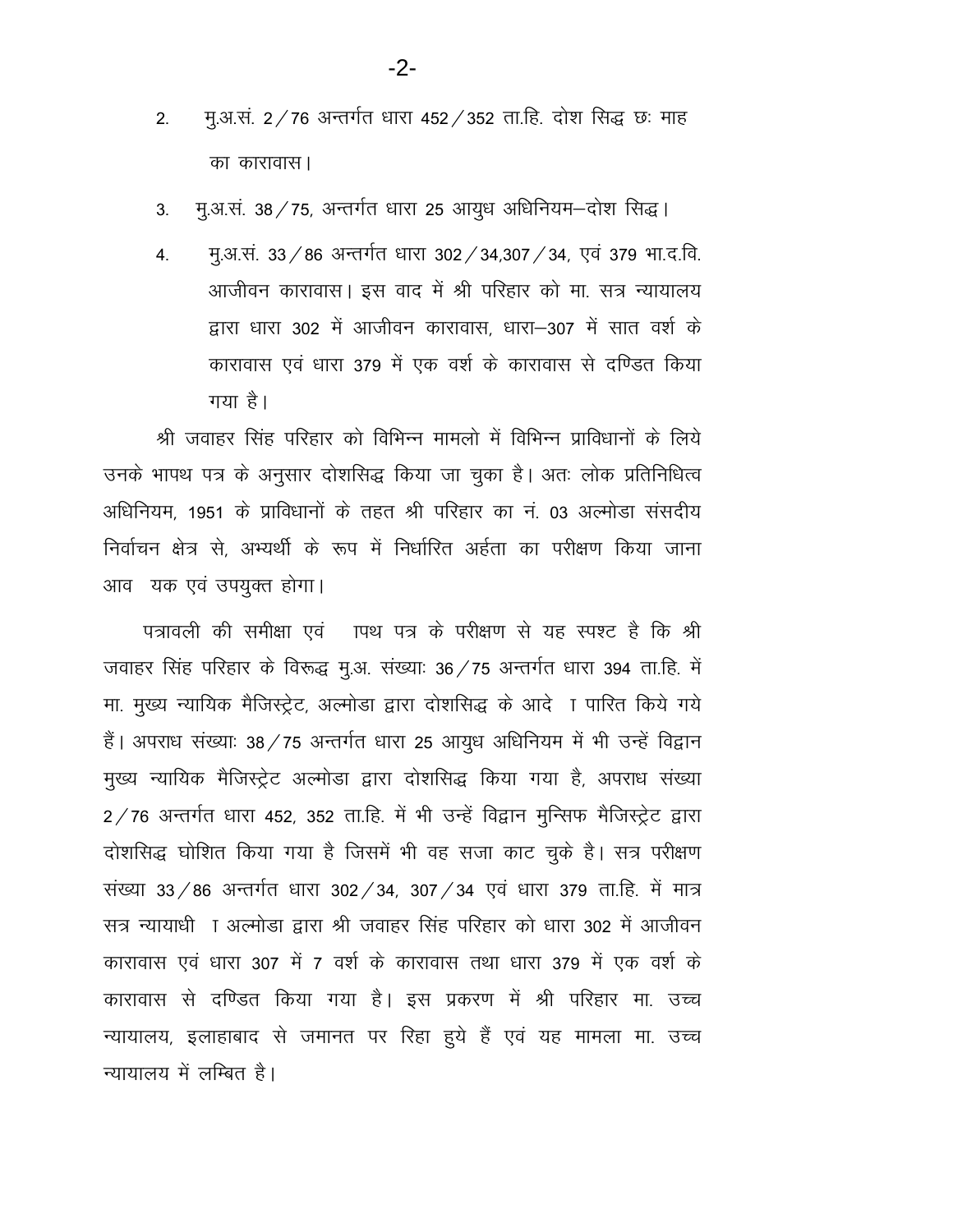अभ्यर्थी के द्वारा उपलब्ध भापथ पत्र के परीक्षण एवं संवीक्षा के उपरान्त तथा लोक प्रतिनिधित्व अधिनियम, 1951 की धारा 8 के अन्तर्गत अभ्यर्थी श्री जवाहर सिंह परिहार द्वारा अपने नामांकन पत्र के साथ प्रस्तुत निर्वाचन आयोग के निर्दे ाानुसार प्रस्तुत किये गये संलग्नकों के अध्ययन से स्पश्ट है कि यह प्रकरण लोक प्रतिनिधित्व अधिनियम, 1951 की धारा 8 की उपधारा 3 के अन्तर्गत आता है, जिसमें स्पश्ट किया गया है कि "कोई व्यक्ति जो उपधारा (1) या उपधारा (2) में निर्दिश्ट किसी अपराध से भिन्न किसी अपराध के लिये सिद्ध दोश ठहराया गया है, ऐसी दोशसिद्ध की तारीख से निर्हरित होगा और उसे छोड़े जाने से 6 वर्श की अतिरिक्त कालावधि के लिये निर्हित बना रहेगा।''

अभ्यर्थी श्री जवाहर सिंह परिहार के नामांकन पत्र के साथ प्रस्तुत भापथ पत्र की समीक्षा / परीक्षण करने एवं सुसंगत नियमों / अधिनियमों की विवेचना के उपरान्त मैं इस निश्कर्श पर पहुँचा हूँ कि लोग प्रतिनिधित्व अधिनियम की धारा 8 (3) के अन्तर्गत कोई भी व्यक्ति कारावास की अवधि काटे जाने के उपरान्त 6 वर्श की अवधि व्यतीत हो जाने के उपरान्त ही निर्वाचन में भाग लेने हेतु अर्ह माना जायेगा। अभ्यर्थी श्री जवाहर सिंह परिहार के विरूद्ध मू.अ.स. 376 / 75, 2 / 76 एवं 38 / 75 में पारित दण्डादेशों में उनके द्वारा काटी गई कारावास की अवधि अर्थात उनके छूटने की तिथि से 6 वर्श की अवधि व्यतीत हो जाने के कारण, इन मामलो के कारण उनकी पात्रता पर कोई प्रतिकूल प्रभाव नहीं पडता है किन्तु मु.अ.सं.: 33/86 अन्तर्गत धारा 302/34, 307/34 एवं 379 भा.द.वि. में माननीय सत्र न्यायाधी ।, अल्मोड़ा द्वारा दिनांक 1-9-87 को पारित दण्डादे ।, जिसके विरूद्ध श्री परिहार वर्तमान में माननीय उच्च न्यायालय से जमानत पर रिहा किये गये हैं, के सम्बन्ध में उनकी पात्रता के प्रश्न पर सम्यक विवेचना किया जाना आव यक है। इस सम्बन्ध में नामांकन पत्र के अध्ययन तथा अभ्यर्थी द्वारा उपलब्ध करवाये गये भापथ पत्र में प्रस्तुत तथ्यों के परीक्षण एवं माननीय उच्चतम न्यायालय तथा माननीय उच्च न्यायालय द्वारा विभिन्न निर्णयों में पारित व्यवस्थाओं तथा भारत निर्वाचन आयोग द्वारा दिये गये निर्दे ोों एवं भारत के संविधान के अनुच्छेद-141 एवं 324 में दिये गये प्राविधानों के अनुसार मा. उच्चतम न्यायालय द्वारा पारित किये गये आदे । एवं दी गई व्यवस्थाओं को सम्पूर्ण भारतवर्श में कानून के रूप में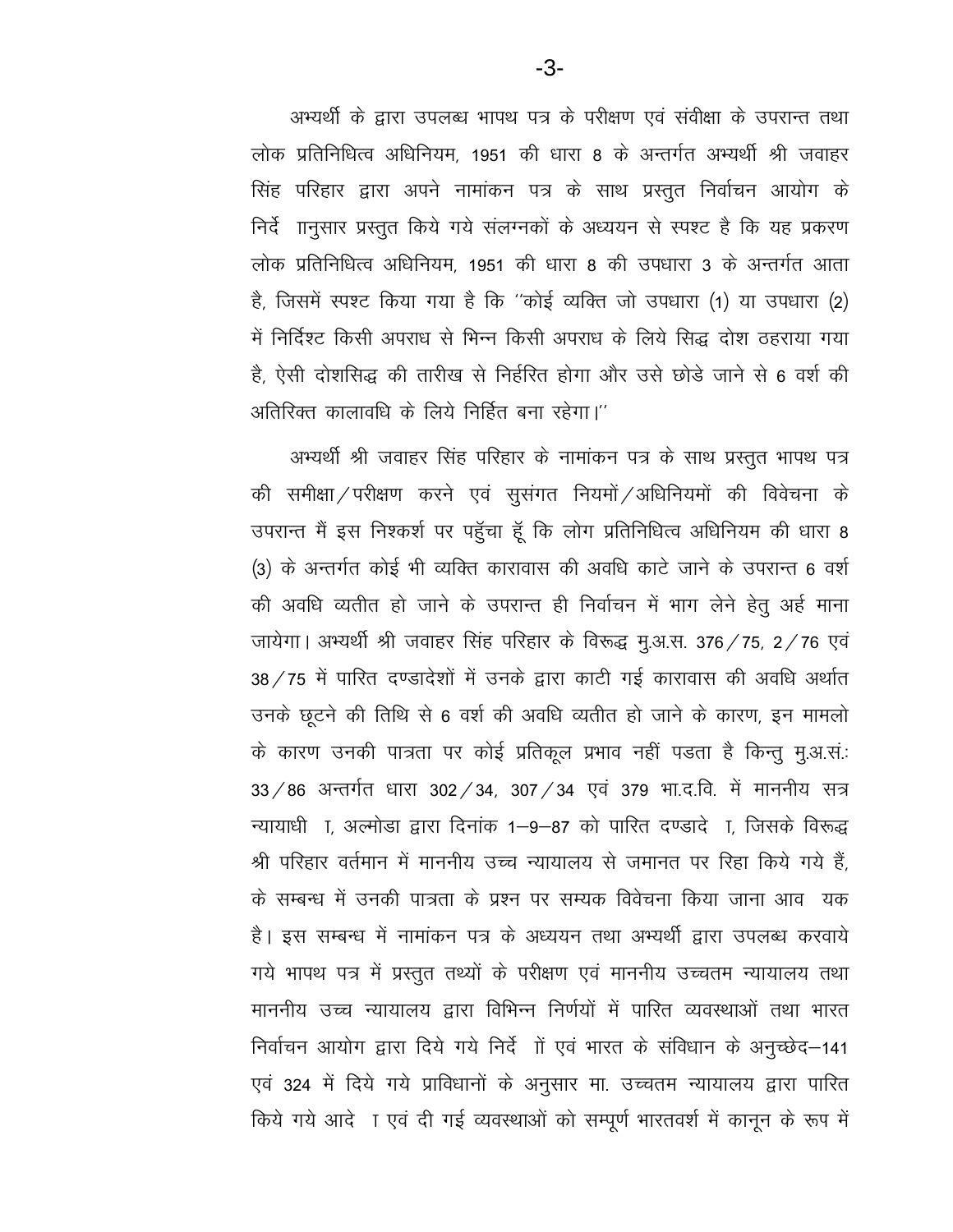लिये जाने के निर्दे । दिये गये हैं, साथ ही भारत निर्वाचन आयोग द्वारा निर्गत निर्दे ोों को निर्वाचन के लिये विधिक स्वरूप एवं मान्यता प्रदान की गई है।

मैं इस विधिक परीक्षण से सन्तुश्ट हूँ कि छोड़े जाने की तिथि के भाब्द को धारा-8 में स्पश्ट नहीं किया गया है लेकिन मा. उच्च न्यायालय, इलाहाबाद द्वारा श्री सचिन्द्रनाथ त्रिपाठी बनाम दूधनाथ (84 इलेक्शन लॉ रिपोर्ट) में पारित व्यवस्था - "The disqualification which is an automatic effect of conviction, springs up right at the time of pronouncement of conviction, which finding is yet to be reserved or set aside......

It is to be seen as to what the effect of bail, granted to the respondent before the date of filing the nomination. If no bail is granted and the execution of the sentence is not suspended by the stay orders, then the accused will remain in jail and the only effect of granting bail is that he is released from the confinement. Grant of bail does not interfere with the finding of conviction and that cannot render the disqualification, automatically emerging from conviction, inoperative"

तथा माननीय उच्च न्यायालय मध्य प्रदेश द्वारा पुरूषोत्तम लाल कौशिक बनाम विद्याचरण शुक्ला (66 इलैक्शन लॉ रिपोर्ट्स-110) में पारित व्यवस्था :-

"It is obvious that the decision of the returning officer must depend on facts as they existed on the date of scrutiny since it is beyond human comprehension to visualise subsequent events and to base the decision of validity of nominations on the unknown future events. The improper rejections of a nomination within the meaning of expression used in section 100 (1) (c) and improper acceptance in section 100 (1) (d) (1) of the R. P. Act, 1951, must, therefore, mean whether the rejection or acceptance of the nomination by the Returning Officer was improper with reference to section 36 (2) (a) on the basis of facts existing on the date of scrutiny which alone where available to him and where relevant for deciding the validity on the nominations.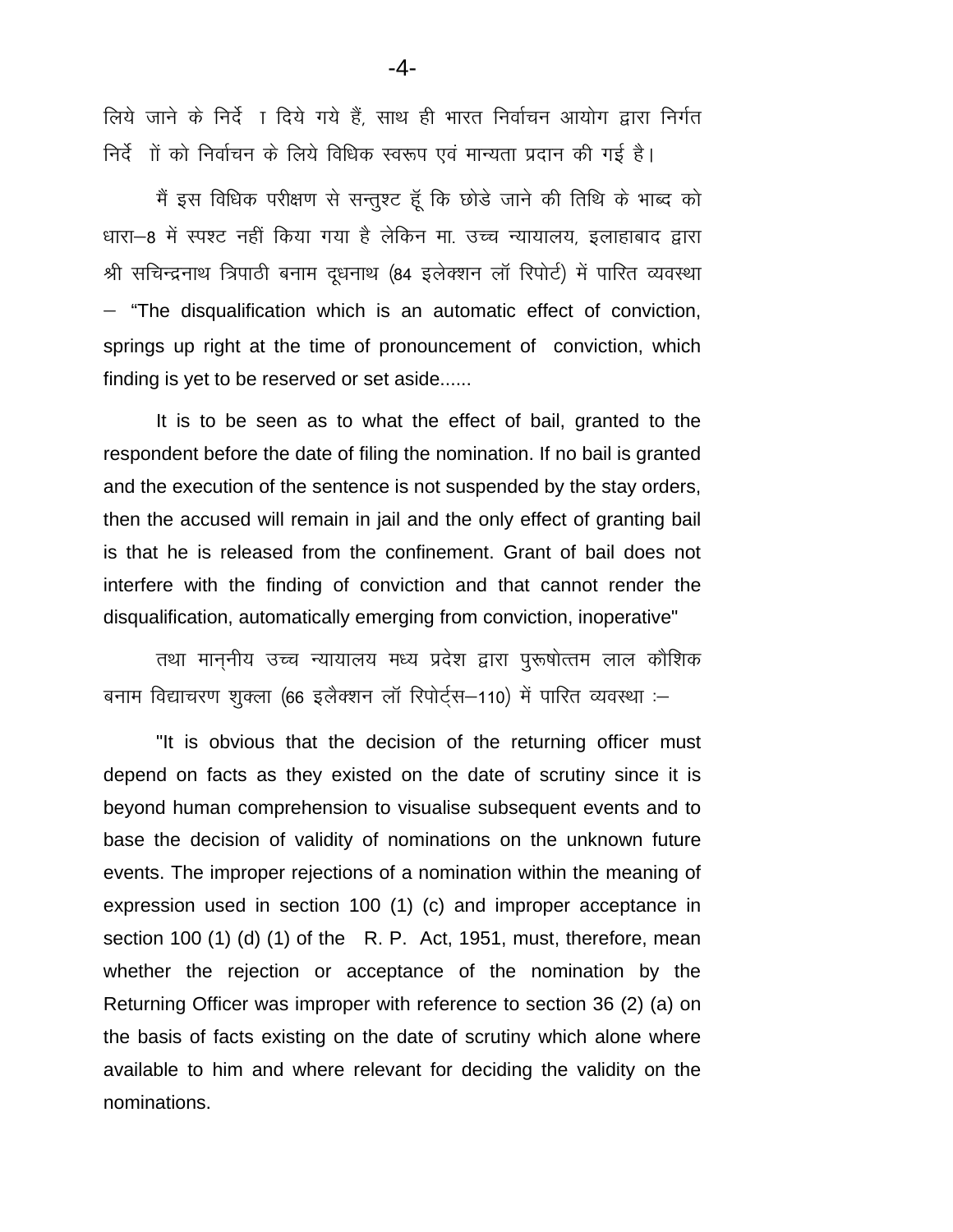The question now is of the effect of suspension of the sentence by the appellate courts. Section 389 Cr.P.C. which gives this power to the first court till filling of the appeal and than to the appeallate courts enables suspension of execution of the sentence or order appealed from. It is only the execution which is suspended and nothing more with the result that the sentence awarded is not to be suffered during the pendency of the appeal even though it subjects and the appellant is released on bail. There is no indication in section 8 (2) of the R. P. Act that the disqualification thereunder remains in abeyance during the pendency of appeal against conviction. On the other hand section 8 (3) gives the contrary indication by laying down an exception only in case of sitting members. Suspension of execution of the sentence or order and grant of bail under section 389 Cr. P. C. has the only effect of avoiding sufferance of sentence pending appeal, but then in order to attract the disqualification under section 8 (2) it is not necessary to suffer any part of the sentence awarded. This has also been held by the Supreme Court in Sarat Chandra's case (Supra). This decision also indicates that suspension of sentence does not wipe out the conviction and the sentence. It was held that a reprieve is a temporary suspension of the sentence which does not wipe it out, all that it does is to have and effect on the execution of the sentence. If suspension of sentence during pendency of an appeal does not have the effect of wiping it out, it is difficult to accept the contention that the disqualification under section 8 (2) remain arrested or in abeyance during operation of the suspension order pending appeal against the conviction and sentence. This is more so, when in section 8 (2) there is nothing to support this view and section 8 (3) gives contrary indication."

एवं माननीय सर्वोच्च न्यायालय द्वारा अपने आदेश दिनांक 13.09.1994 में दी गई व्यवस्था:-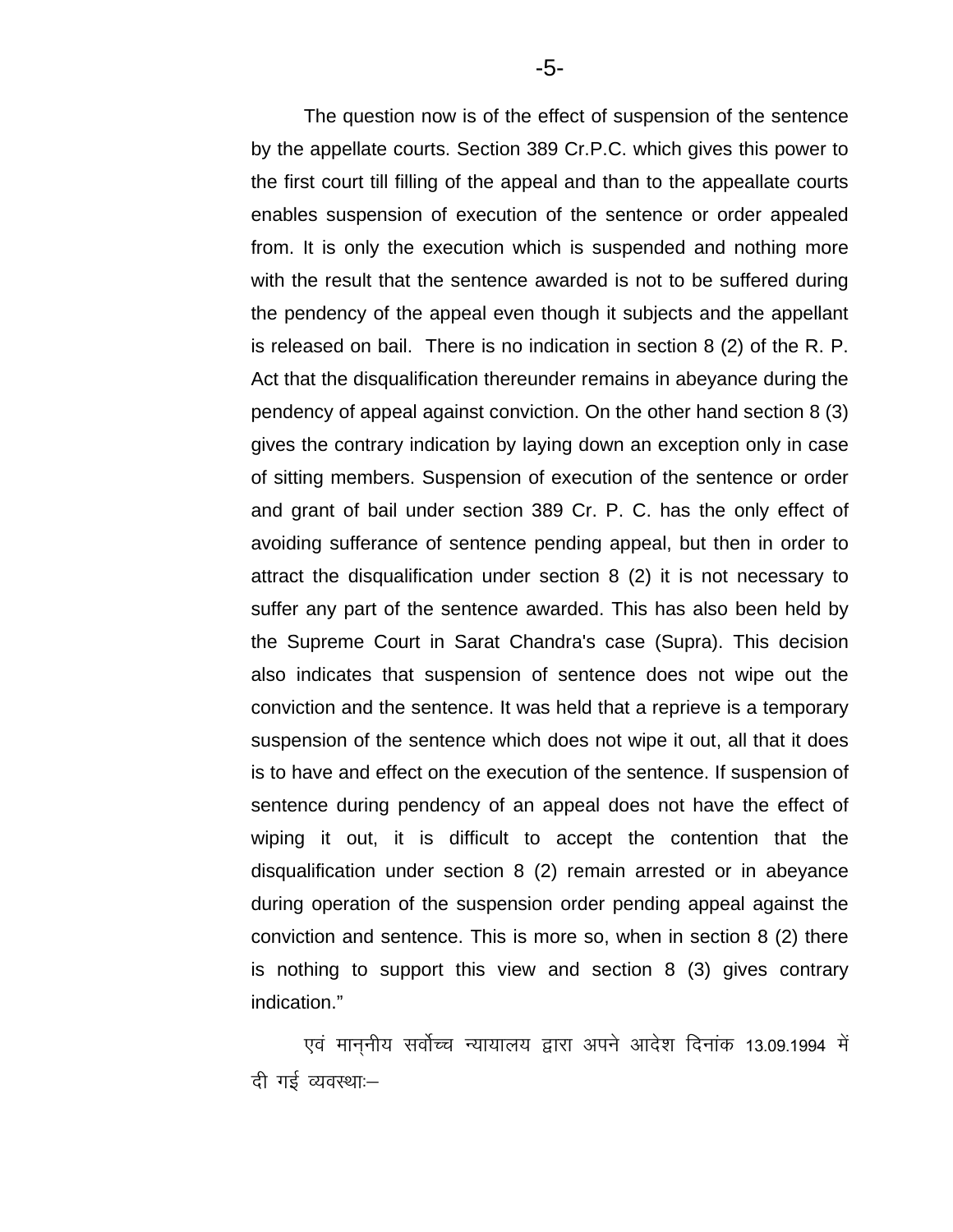"Despite suspension of the sentence and release on bail the order of conviction remains in operation holding the person guilty of such offence or offences for which he has been awarded sentence of imprisonment for not less than two years, as such the disqualification as provided under sub section (3) of section 8 of the Act continues, In order to attract disqualification under sub section (3) of section 8 of the Act, the execution of the order of conviction and sentence of imprisonment or any part thereof is not required. What is necessary is the actual conviction and sentence imposed by the Court for not less that two years, which order remains in operation despite stop put to execution of the order of sentence during the pendency of appeal by releasing the convicted person on bail and suspending the sentence awarded to him.

After examining the legal position this Court has come to the conclusion that then the appellate Court passes an order of suspension and / or release on bail on a convicted person, the order of his conviction still remains in existence and the disqualification suffered by him as a result of conviction and sentence, for a period of not less than two years as envisaged under sub section (3) of section– 8 of the Act is not automatically suspended and it continues to be in operation, and"

में निर्देश दिये गये हैं कि दोषसिद्धि के उपरान्त अभ्यर्थी द्वारा अपना नामांकन भरने से पूर्व यदि सक्षम न्यायालय द्वारा स्थगन आदेश पारित किया जाता है तो उससे उसे दोषसिद्धि किये ागये निर्णय पर कोई भी प्रतिकूल प्रभाव नहीं पड़ता है। केवल उसके दोषसिद्धि आदेश के कियान्वयन को स्थगित किया जाता है। इसका यह कतई अर्थ नहीं होगा कि दोषसिद्धि के कारण जो अनर्हता उस पर लाग है उस पर उसका कोई प्रभाव पड़ेगा। आज संवीक्षा की तिथि को मु.अ.स. 33/86 अन्तर्गत धारा 302/34, 307/34 एवं 379 ता.हि. जिसमें अभियुक्त को धारा 302 ता.हि.में आजीवन कारावास, धारा 307 में सात वर्श की कारावास एवं धारा 379 ता.हि. में एक वर्श के कारावास का दण्ड दिया गया है तथा माननीय उच्च